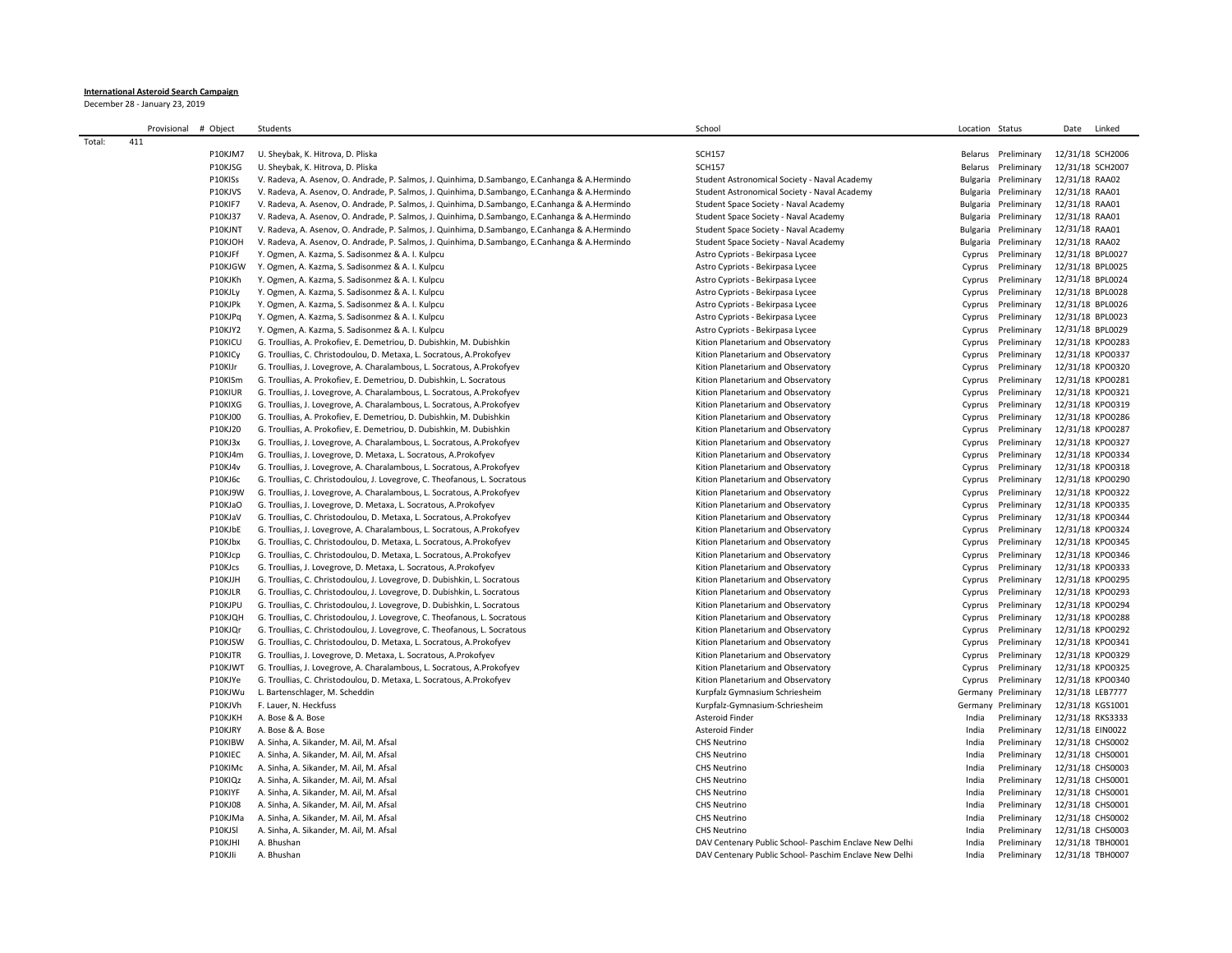P10KJII A. Bhushan DAV Centenary Public School- Paschim Enclave New Delhi India Preliminary 12/31/18 TBH0005 P10KIT4 S. Palaniappan, S. Bhatt S. Palaniappan, S. Bhatt S. Palania Department of Aerospace - Team 1 India Preliminary 12/31/18 DOA0053 P10KIV4 S. Palaniappan, S. Bhatt, V. Sheoran Department of Aerospace - Team 1 India Preliminary 12/31/18 DOA0003 P10KJ7q A. Purohit, K. Vishwakarma, R. Khismatrao, A. Khunger, M. Mishra Department Of Aerospace- team 2 and the matter of Aerospace- team 2 and the modern team and the preliminary 12/31/18 DOA0020 India Preliminary 12/31/ P10KJHL A. Purohit, K. Vishwakarma, R. Khismatrao, A. Khunger, M. Mishra Department Of Aerospace- team 2 and a Preliminary 11-18 of Preliminary 12-31/2018 P10KJJT A. Purohit, K. Vishwakarma, R. Khismatrao, A. Khunger, M. Mishra Department Of Aerospace- team 2 and a material and a preliminary 12/31/18 DOA0022 P10KJLM A. Purohit, K. Vishwakarma, R. Khismatrao, A. Khunger, M. Mishra Department Of Aerospace- team 2 and the undia Preliminary 12/31/18 DOA0021 P10KJSZ N. Bhave, H. Kavathekar, S. Madgaonkar, S. Gurav, A. Gupta Departm P10KJSZ N. Bhave, H. Kavathekar, S. Madgaonkar, S. Gurav, A. Gupta Fergusson College India Preliminary 12/31/18 FCP1009 Pergusson College Pune Team-1 India Preliminary 12/31/31/31/31/31/32111 S. Kawade Pune Team-1 India P10KIN9 S. Kawade, J. Joshi, V. Omble, C. Mahajan, S. Khalate Fergusson College Pune Team-1 Preliminary 12/31/18 FCP0016 P10KJ61 S. Kawade **Fergusson College Pune Team-1** Fergusson College Pune Team-1 **India Preliminary 12/31/18 FCP0013** P10KJJl J. Joshi, C. Mahajan, S. Kawade, S. Khalate, V. Omble Fergusson College Pune Team-1 Pregusson College Pune Team-1 Pune India Preliminary 12/31/18 FCP0002 P10KJVb J. Joshi, C. Mahajan, S. Kawade, S. Khalate, V. Omble Fergusson College Pune Team-1 Fergusson College Pune Team-1 Fergusson College Pune Team-1 India Preliminary 12/31/18 FCP0001 P10KJYr S. Kawade, J. Joshi, V. Omble, C. Mahajan, S. Khalate Fergusson College Pune Team-1 Fergusson College Pune Team-1 Fergusson College Pune Team-1 Fergusson College Pune Team-1 Punch and a Preliminary 12/31/18 FCP0015 P10KJGM A. Muzaffar B. Bashir North Moonland School Moonland School North Moonland School India Preliminary 12/31/18 MLS0003 P10KJWZ Dr.D.S. Priya, R. Prasad, Jishnu, V. Kumar & Raghavendra Camera Camera Camera Commina University Comania University Commina University Commina Preliminary 12/31/18 OSM0001 P10KIZJ V. Datta, A. Gupta, S. Juyal & N. Verma entertainment and the start of the PSN Stargazers and the PSN Stargazers and the Preliminary 12/31/18 ANV0009 P10KIzO V. Datta, A. Gupta, S. Juyal & N. Verma entertainment and the entertainment products are preliminary to the entertainment of the Preliminary 12/31/18 ANV0028 P10KJ1j V. Datta, A. Gupta, S. Juyal & N. Verma entertainment and the started and the PSN Stargazers and the Preliminary 12/31/18 VNS0081 P10KJ3n V. Datta, A. Gupta, S. Juyal & N. Verma entertainment and the started and the PSN Stargazers and the preliminary 12/31/18 VNS0071 P10KJ4R V. Datta, A. Gupta, S. Juyal & N. Verma entertainment and the experiment of the PSN Stargazers and the PSN Stargazers and the Preliminary 12/31/18 ANV0029 P10KJLX V. Datta, A. Gupta, S. Juyal & N. Verma entertainment and the started and the PSN Stargazers and the PSN Stargazers and the Preliminary 12/31/18 ANV0001 P10KIDb J. Ghosh Rural Asteroid Hunters India Preliminary 12/31/18 JPA0001 P10KIRE J. Ghosh Rural Asteroid Hunters India Preliminary 12/31/18 JPA0002 P10KJ8v J. Ghosh Rural Asteroid Hunters India Preliminary 12/31/18 JPA0005 P10KJcU J. Ghosh Rural Asteroid Hunters India Preliminary 12/31/18 JPA0001 P10KJHE J. Ghosh Rural Asteroid Hunters India Preliminary 12/31/18 JPA0001 P10KJJj J. Ghosh Rural Asteroid Hunters India Preliminary 12/31/18 JPA0001 P10KJPm J. Ghosh Rural Asteroid Hunters India Preliminary 12/31/18 JPA0001 P10KJSh J. Ghosh Rural Asteroid Hunters India Preliminary 12/31/18 JPA0006 P10KJXn J.Ghosh Preliminary 12/31/18 JPA0003 Pateroid Hunters Rural Asteroid Hunters Preliminary 12/31/18 JPA0003 P10KJYj J. Ghosh Rural Asteroid Hunters India Preliminary 12/31/18 JPA0002 P10KJYQ J. Ghosh Rural Asteroid Hunters India Preliminary 12/31/18 JPA0008 P10KJI1 V. Koul, V. Sharma School of Engineering - UPES Team The School of Engineering - UPES Team 1 The SCHOOL SCHOOL SCHOOL SCHOOL SCHOOL SCHOOL SCHOOL SCHOOL SCHOOL SCHOOL SCHOOL SCHOOL SCHOOL SCHOOL SCHOOL SCHOOL SCHOO P10KJKk V. Koul, V. Sharma School of Engineering - UPES Team 1 The School of Engineering - UPES Team 1 The India Preliminary 12/31/18 SOE0019 P10KIB7 R. Jhagta, V. Kandpal, L. Awasthi , R. Sharma, S. Thakur School of Engineering - UPES Team 2 India Preliminary 12/31/18 SOE1120 P10KIIE R. Jhagta, V. Kandpal, L. Awasthi , R. Sharma, S. Thakur School et and School of Engineering - UPES Team 2 India Preliminary 12/31/18 SOE1077 P10KIJ6 R. Jhagta, V. Kandpal, L. Awasthi , R. Sharma, S. Thakur School of Engineering - UPES Team 2 and a man and a man and a man and a man and a man and a man and a man and a man and a man and a man and a man and a man a P10KJEl R. Jhagta, R. Sharma School of Engineering - UPES Team 2 India Preliminary 12/31/18 SOE1189 P10KIC7 S. Sachdeva, V. Sachdeva Spaceport India India Preliminary 12/31/18 SIF0012 P10KIKZ S. Sachdeva, V. Sachdeva Spaceport India India Preliminary 12/31/18 SIF0026 P10KIM3 S. Sachdeva, V. Sachdeva Spaceport India India Preliminary 12/31/18 SIF0009 P10KINO S. Sachdeva, V. Sachdeva Spaceport India Spaceport India India India India India Preliminary 12/31/18 SIF0027 P10KISY S. Sachdeva, V. Sachdeva Spaceport India India Preliminary 12/31/18 SIF0013 P10KIUy S. Sachdeva, V. Sachdeva Spaceport India India Preliminary 12/31/18 SIF0028 P10KIXC S. Sachdeva, V. Sachdeva Spaceport India Annual Spaceport India India India India Preliminary 12/31/18 SIF0014 P10KIXS S. Sachdeva, V. Sachdeva Spaceport India India Preliminary 12/31/18 SIF0008 P10KIzM S. Sachdeva, V. Sachdeva Spaceport India India Preliminary 12/31/18 SIF0029 P10KJ0A S. Sachdeva, V. Sachdeva Spaceport India India Preliminary 12/31/18 SIF0011 P10KJ5b S. Sachdeva, V. Sachdeva Spaceport India India Preliminary 12/31/18 SIF0010 P10KJFK S. Sachdeva, V. Sachdeva Spaceport India India Preliminary 12/31/18 SIF0013 P10KIBp A.Kakkar & S.Kakkar Team Phoenix Jaipur India Preliminary 12/31/18 AAA0012 P10KIFN A.Kakkar & S.Kakkar Team Phoenix Jaipur India Preliminary 12/31/18 AAA0018 P10KIJA A.Kakkar & S.Kakkar Team Phoenix Jaipur India Preliminary 12/31/18 AAA0015 P10KIJP A.Kakkar & S.Kakkar Team Phoenix Jaipur India Preliminary 12/31/18 AAA0011 P10KIMr A.Kakkar & S.Kakkar Team Phoenix Jaipur India Preliminary 12/31/18 AAA0013 P10KIZj A.Kakkar & S.Kakkar Team Phoenix Jaipur India Preliminary 12/31/18 AAA0031 P10KJ0P A.Kakkar & S.Kakkar Team Phoenix Jaipur India Preliminary 12/31/18 AAA0047 P10KJ0Y A.Kakkar & S.Kakkar Team Phoenix Jaipur India Preliminary 12/31/18 AAA0020 P10KJ3G A.Kakkar & S.Kakkar Team Phoenix Jaipur India Preliminary 12/31/18 AAA0019 P10KJ7G A.Kakkar & S.Kakkar Team Phoenix Jaipur India Preliminary 12/31/18 AAA0014 P10KJLN A.Kakkar & S.Kakkar Team Phoenix Jaipur India Preliminary 12/31/18 AAA0032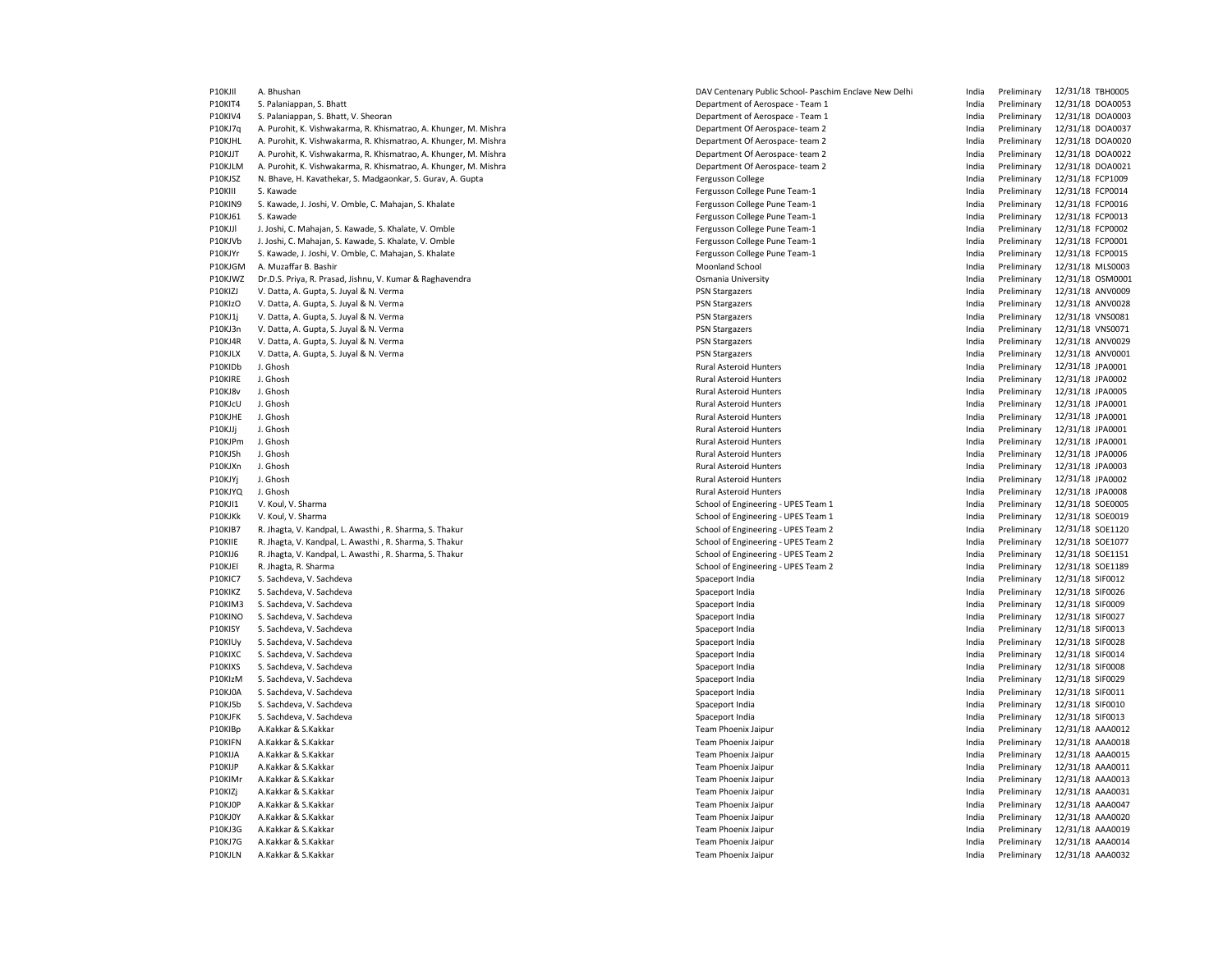| P10KJT2 | A.Kakkar & S.Kakkar                                                   | Team Phoenix Jaipur                                 | India   | Preliminary           | 12/31/18 AAA0017 |
|---------|-----------------------------------------------------------------------|-----------------------------------------------------|---------|-----------------------|------------------|
| P10KJTc | A.Kakkar & S.Kakkar                                                   | Team Phoenix Jaipur                                 | India   | Preliminary           | 12/31/18 AAA0040 |
| P10KIPW | D. Navlani, A. Tyagi, A. Singh, K. Garg, M. Verma                     | University of Petroleum and Energy Studies - Team 1 | India   | Preliminary           | 12/31/18 UPE0012 |
| P10KIRy | D. Navlani, A. Tyagi, A. Singh, K. Garg, M. Verma                     | University of Petroleum and Energy Studies - Team 1 | India   | Preliminary           | 12/31/18 UPE0009 |
| P10KIUB | D. Navlani, A. Tyagi, A. Singh, K. Garg, M. Verma                     | University of Petroleum and Energy Studies - Team 1 | India   | Preliminary           | 12/31/18 UPE0008 |
| P10KJ3Q | D. Navlani, A. Tyagi, A. Singh, K. Garg, M. Verma                     | University of Petroleum and Energy Studies - Team 1 | India   | Preliminary           | 12/31/18 UPE0013 |
| P10KJIN | D. Navlani, A. Tyagi, A. Singh, K. Garg, M. Verma                     | University of Petroleum and Energy Studies - Team 1 | India   | Preliminary           | 12/31/18 UPE0011 |
| P10KJIy | D. Navlani, A. Tyagi, A. Singh, K. Garg, M. Verma                     | University of Petroleum and Energy Studies - Team 1 | India   | Preliminary           | 12/31/18 UPE0010 |
| P10KJSv | D. Navlani, A. Tyagi, A. Singh, K. Garg, M. Verma                     | University of Petroleum and Energy Studies - Team 1 | India   | Preliminary           | 12/31/18 UPE0014 |
| P10KIGJ | C. Thomas, J. Prajapati, P. Jain, P. Desai, S. Rayidu                 | University of Petroleum and Energy Studies - Team 2 | India   | Preliminary           | 12/31/18 UPE1012 |
| P10KJ3z | C. Thomas, J. Prajapati, P. Jain, P. Desai, S. Rayidu                 | University of Petroleum and Energy Studies - Team 2 | India   | Preliminary           | 12/31/18 UPE1048 |
| P10KJG7 | C. Thomas, J. Prajapati, P. Jain, P. Desai, S. Rayidu                 | University of Petroleum and Energy Studies - Team 2 | India   | Preliminary           | 12/31/18 UPE1059 |
| P10KJGj | C. Thomas, J. Prajapati, P. Jain, P. Desai, S. Rayidu                 | University of Petroleum and Energy Studies - Team 2 | India   | Preliminary           | 12/31/18 UPE1058 |
| P10KJGU | C. Thomas, J. Prajapati, P. Jain, P. Desai, S. Rayidu                 | University of Petroleum and Energy Studies - Team 2 | India   | Preliminary           | 12/31/18 UPE1011 |
| P10KJJ1 | C. Thomas, J. Prajapati, P. Jain, P. Desai, S. Rayidu                 | University of Petroleum and Energy Studies - Team 2 | India   | Preliminary           | 12/31/18 UPE1001 |
| P10KIA9 | S.Seyedhatami, M.Naderifard, S.Vahedi                                 | Afagh Rahbar Azarbayjan                             | Iran    | Preliminary           | 12/31/18 ARA0044 |
| P10KIBX | S.Seyedhatami, M.Naderifard, S.Vahedi                                 | Afagh Rahbar Azarbayjan                             | Iran    | Preliminary           | 12/31/18 ARA0007 |
| P10KICM | S.Seyedhatami, M.Naderifard, S.Vahedi                                 | Afagh Rahbar Azarbayjan                             | Iran    | Preliminary           | 12/31/18 ARA0014 |
| P10KIDN | S.Seyedhatami, M.Naderifard, S.Vahedi                                 | Afagh Rahbar Azarbayjan                             | Iran    | Preliminary           | 12/31/18 ARA0013 |
| P10KIEp | S.Seyedhatami, M.Naderifard, S.Vahedi                                 | Afagh Rahbar Azarbayjan                             | Iran    | Preliminary           | 12/31/18 ARA0002 |
|         |                                                                       |                                                     |         |                       |                  |
| P10KIO1 | S.Seyedhatami, M.Naderifard, S.Vahedi                                 | Afagh Rahbar Azarbayjan                             | Iran    | Preliminary           | 12/31/18 ARA0037 |
| P10KITE | S.Seyedhatami, M.Naderifard, S.Vahedi                                 | Afagh Rahbar Azarbayjan                             | Iran    | Preliminary           | 12/31/18 ARA0011 |
| P10KIV9 | S.Seyedhatami, M.Naderifard, S.Vahedi                                 | Afagh Rahbar Azarbayjan                             | Iran    | Preliminary           | 12/31/18 ARA0043 |
| P10KIWg | S.Seyedhatami, M.Naderifard, S.Vahedi                                 | Afagh Rahbar Azarbayjan                             | Iran    | Preliminary           | 12/31/18 ARA0036 |
| P10KIz4 | S.Seyedhatami, M.Naderifard, S.Vahedi                                 | Afagh Rahbar Azarbayjan                             | Iran    | Preliminary           | 12/31/18 ARA0001 |
| P10KJ19 | S.Seyedhatami, M.Naderifard, S.Vahedi                                 | Afagh Rahbar Azarbayjan                             | Iran    | Preliminary           | 12/31/18 ARA0009 |
| P10KJ1M | S.Seyedhatami, M.Naderifard, S.Vahedi                                 | Afagh Rahbar Azarbayjan                             | Iran    | Preliminary           | 12/31/18 ARA0041 |
| P10KJcu | S.Seyedhatami, M.Naderifard, S.Vahedi                                 | Afagh Rahbar Azarbayjan                             | Iran    | Preliminary           | 12/31/18 ARA0030 |
| P10KJHn | S.Seyedhatami, M.Naderifard, S.Vahedi                                 | Afagh Rahbar Azarbayjan                             | Iran    | Preliminary           | 12/31/18 ARA0006 |
| P10KJO9 | S.Seyedhatami, M.Naderifard, S.Vahedi                                 | Afagh Rahbar Azarbayjan                             | Iran    | Preliminary           | 12/31/18 ARA0012 |
| P10KJPK | S.Seyedhatami, M.Naderifard, S.Vahedi                                 | Afagh Rahbar Azarbayjan                             | Iran    | Preliminary           | 12/31/18 ARA0034 |
| P10KJUW | S.Seyedhatami, M.Naderifard, S.Vahedi                                 | Afagh Rahbar Azarbayjan                             | Iran    | Preliminary           | 12/31/18 ARA0032 |
| P10KJVs | S.Seyedhatami, M.Naderifard, S.Vahedi                                 | Afagh Rahbar Azarbayjan                             | Iran    | Preliminary           | 12/31/18 ARA0029 |
| P10KJVZ | S.Seyedhatami, M.Naderifard, S.Vahedi                                 | Afagh Rahbar Azarbayjan                             | Iran    | Preliminary           | 12/31/18 ARA0039 |
| P10KJWR | S.Seyedhatami, M.Naderifard, S.Vahedi                                 | Afagh Rahbar Azarbayjan                             | Iran    | Preliminary           | 12/31/18 ARA0035 |
| P10KJXM | S.Seyedhatami, M.Naderifard, S.Vahedi                                 | Afagh Rahbar Azarbayjan                             | Iran    | Preliminary           | 12/31/18 ARA0040 |
| P10Klle | P. Hodhodi, T. Mohammadi                                              | PBT                                                 | Iran    | Preliminary           | 12/31/18 PBT012  |
| P10KIL3 | P. Hodhodi, T. Mohammadi                                              | PBT                                                 | Iran    | Preliminary           | 12/31/18 PBT014  |
| P10KIL7 | P. Hodhodi, T. Mohammadi                                              | PBT                                                 | Iran    | Preliminary           | 12/31/18 PBT007  |
| P10KIT9 | P. Hodhodi, T. Mohammadi                                              | PBT                                                 | Iran    | Preliminary           | 12/31/18 PBT013  |
| P10KIYM | P. Hodhodi, T. Mohammadi                                              | PBT                                                 | Iran    | Preliminary           | 12/31/18 PBT016  |
| P10KJEy | P. Hodhodi, T. Mohammadi                                              | PBT                                                 | Iran    | Preliminary           | 12/31/18 PBT011  |
| P10KJT7 | P. Hodhodi, T. Mohammadi                                              | PBT                                                 | Iran    | Preliminary           | 12/31/18 PBT005  |
| P10KITN | A. Duca, G. Pirlea, N. Birtom, R. Ciobanu & M. Dulia                  | Miron Costin High School                            | Romania | Preliminary           | 12/31/18 LMC0001 |
| P10KJEP | A. Duca, G. Pirlea, N. Birtom, R. Ciobanu & M. Dulia                  | Miron Costin High School                            |         | Romania Preliminary   |                  |
|         |                                                                       |                                                     |         |                       | 12/31/18 LMC0012 |
| P10KJMP | S. Andjelkovic & Z. Tomic                                             | Astronomical Society Eureka Krusevac                | Serbia  | Preliminary           | 12/31/18 EUR0018 |
| P10KJNq | S. Andjelkovic & Z. Tomic                                             | Astronomical Society Eureka Krusevac                | Serbia  | Preliminary           | 12/31/18 EUR0004 |
| P10KJQ9 | S. Andjelkovic & Z. Tomic                                             | Astronomical Society Eureka Krusevac                | Serbia  | Preliminary           | 12/31/18 EUR0002 |
| P10KJQu | S. Andjelkovic & Z. Tomic                                             | Astronomical Society Eureka Krusevac                | Serbia  | Preliminary           | 12/31/18 EUR0010 |
| P10KJRD | S. Andjelkovic & Z. Tomic                                             | Astronomical Society Eureka Krusevac                | Serbia  | Preliminary           | 12/31/18 EUR0013 |
| P10KJT6 | S. Andjelkovic & Z. Tomic                                             | Astronomical Society Eureka Krusevac                | Serbia  | Preliminary           | 12/31/18 EUR0015 |
| P10KJUJ | S. Andjelkovic & Z. Tomic                                             | Astronomical Society Eureka Krusevac                | Serbia  | Preliminary           | 12/31/18 EUR0016 |
| P10KJWJ | S. Andjelkovic & Z. Tomic                                             | Astronomical Society Eureka Krusevac                | Serbia  | Preliminary           | 12/31/18 EUR0009 |
| P10KJX2 | S. Andjelkovic & Z. Tomic                                             | Astronomical Society Eureka Krusevac                | Serbia  | Preliminary           | 12/31/18 EUR0012 |
| P10KJEv | T. Bandara, D. Wahala, Y. Gunathilaka, V. Warnasooriya & M. Dayananda | SEDS SL                                             |         | Sri Lanka Preliminary | 12/31/18 SSL4901 |
| P10KJJd | T. Bandara, D. Wahala, Y. Gunathilaka, V. Warnasooriya & M. Dayananda | SEDS SL                                             |         | Sri Lanka Preliminary | 12/31/18 SSL5101 |
| P10KJKf | T. Bandara, D. Wahala, Y. Gunathilaka, V. Warnasooriya & M. Dayananda | SEDS SL                                             |         | Sri Lanka Preliminary | 12/31/18 SSL5001 |
| P10KJL5 | T. Bandara, D. Wahala, Y. Gunathilaka, V. Warnasooriya & M. Dayananda | SEDS SL                                             |         | Sri Lanka Preliminary | 12/31/18 SSL8301 |
| P10KJXk | T. Bandara, D. Wahala, Y. Gunathilaka, V. Warnasooriya & M. Dayananda | SEDS SL                                             |         | Sri Lanka Preliminary | 12/31/18 SSL8502 |
| P10KJFA | Yeh, Ting Wei & Tseng, Shun Lin                                       | Taipei Municipal Nanhu High School                  | Taiwan  | Preliminary           | 12/31/18 NHS1901 |
| P10KJRs | Yao, Ke Yu& Tseng, Shun Lin                                           | Taipei Municipal Nanhu High School                  | Taiwan  | Preliminary           | 12/31/18 NHS1920 |
| P10KJXw | Tseng, Shun Lin                                                       | Taipei Municipal Nanhu High School                  | Taiwan  | Preliminary           | 12/31/18 NHS1924 |
|         |                                                                       |                                                     |         |                       |                  |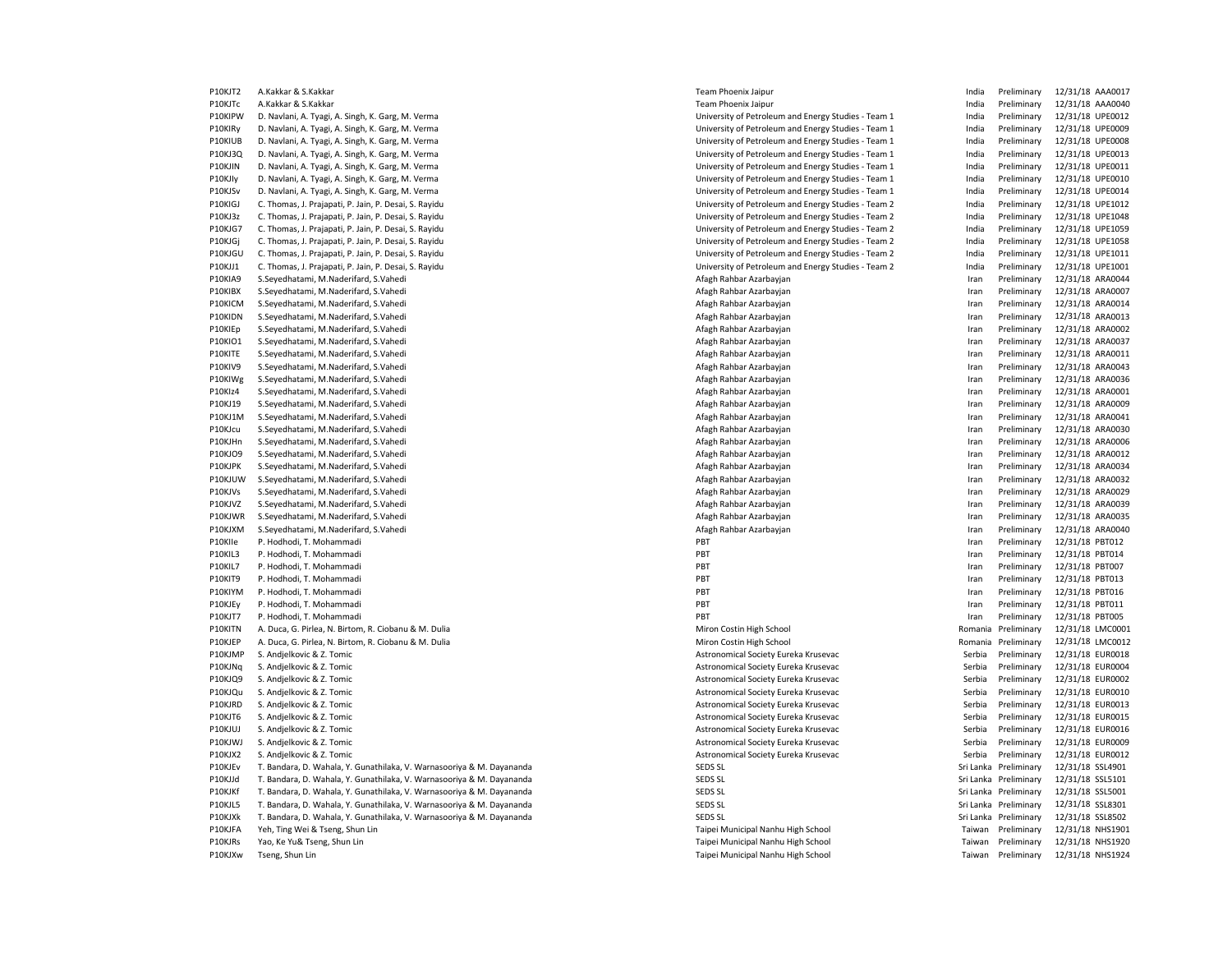P10KJLd Lee Chi-Chih Taipei Municipal Zhong-Lun High School Taiwan Preliminary 12/31/18 ZLH0062 P10KJTY Lee Chi-Chih Taipei Municipal Zhong-Lun High School Taiwan Preliminary 12/31/18 ZLH0075 P10KJUS Lee Chi-Chih Taipei Municipal Zhong-Lun High School Taiwan Preliminary 12/31/18 ZLH0080 P10KJVO Lee Chi-Chih 21/31/18 ZLHOO76 Participal Zhong-Lun High School Taiwan Preliminary 12/31/18 ZLHOO76 P10KJVQ Lee Chi-Chih Taipei Municipal Zhong-Lun High School Taiwan Preliminary 12/31/18 ZLH0074 P10KJWb Lee Chi-Chih Taipei Municipal Zhong-Lun High School Taiwan Preliminary 12/31/18 ZLH0060 P10KJXo Lee Chi-Chih North High School (1989) 1989 - Paper Municipal Zhong-Lun High School Taiwan Preliminary<br>P10KJXW Lee Chi-Chih 12/31/18 ZLH5502 - P10KJ - Taipei Municipal Zhong-Lun High School Taiwan Preliminary 12/31/ Lee Chi-Chih Nunicipal Zhong-Lun High School Taiwan Preliminary 12/31/18 ZLH5502<br>1971-1982 Lee Chi-Chih Taiwan Preliminary 12/31/18 ZLH5501 Nunicipal Zhong-Lun High School Taiwan Preliminary<br>1973-1/18 ZLH5501 Nunicipal Zho P10KJYc Lee Chi-Chih Taiwan Preliminary 120 and 2009 and 2009 and 2009 and 2009 and 2009 and 2009 and 2009 and 2009 and 2009 and 2009 and 2009 and 2009 and 2009 and 2009 and 2009 and 2009 and 2009 and 2009 and 2009 and 200 P10KJYE Lee Chi-Chih Taipei Municipal Zhong-Lun High School Taiwan Preliminary 12/31/18 ZLH0073 P10KJYS Lee Chi-Chih Taiwan Preliminary 12/31/18 ZLH0078 P10KICD T. Seren, C.Thirin, M.K. Topal, U.Y. Kendirci, A.C. Gul & A. Arslan Duzce Street Duzce Science and Art Center Turkey Preliminary 12/31/18 SAC20 P10KID3 T. Seren, C.Thirin, M.K. Topal, U.Y. Kendirci, A.C. Gul & A. Arslan Duzce Science and Art Center Turkey Preliminary 12/31/18 SAC19 P10KIE4 T. Seren, C.Thirin, M.K. Topal, U.Y. Kendirci, A.C. Gul & A. Arslan Duzce Science and Art Center Turkey Preliminary 12/31/18 SAC41 P10KIGV T. Seren, C.Thirin, M.K. Topal, U.Y. Kendirci, A.C. Gul & A. Arslan Duzce Science and Art Center Center Turkey Preliminary 12/31/18 SAC48 P10KIJg T. Seren, C.Thirin, M.K. Topal, U.Y. Kendirci, A.C. Gul & A. Arslan Duzce Science and Art Center Center Turkey Preliminary 12/31/18 SAC50 P10KILG T. Seren, C.Thirin, M.K. Topal, U.Y. Kendirci, A.C. Gul & A. Arslan Duzce Science and Art Center Turkey Preliminary 12/31/18 SAC52 P10KIT3 T. Seren, C.Thirin, M.K. Topal, U.Y. Kendirci, A.C. Gul & A. Arslan Duzce Science and Art Center Turkey Preliminary 12/31/18 SAC43 P10KITs T. Seren, C.Thirin, M.K. Topal, U.Y. Kendirci, A.C. Gul & A. Arslan Duzce Science and Art Center Turkey Preliminary 12/31/18 SAC25 P10KIUn T. Seren, C.Thirin, M.K. Topal, U.Y. Kendirci, A.C. Gul & A. Arslan Duzce Science and Art Center Turkey Preliminary 12/31/18 SAC27 P10KIYD T. Seren, C.Thirin, M.K. Topal, U.Y. Kendirci, A.C. Gul & A. Arslan Duzce Science and Art Center Turkey Preliminary 12/31/18 SAC23 P10KJ9K T. Seren, C.Thirin, M.K. Topal, U.Y. Kendirci, A.C. Gul & A. Arslan Duzce Science and Art Center Turkey Preliminary 12/31/18 SAC46 P10KJaI T. Seren, C.Thirin, M.K. Topal, U.Y. Kendirci, A.C. Gul & A. Arslan Duzce Science and Art Center Turkey Preliminary 12/31/18 SAC21 P10KJcK T. Seren, C.Thirin, M.K. Topal, U.Y. Kendirci, A.C. Gul & A. Arslan Duzce Science and Art Center Turkey Preliminary 12/31/18 SAC44 P10KIG4 T. Seren, C.Thirin, M.K. Topal, U.Y. Kendirci, A.C. Gul & A. Arslan Duzce Science and Art Center Durce Science and Art Center Turkey Preliminary 12/31/18 SAC51 P10KJL0 T. Seren, C.Thirin, M.K. Topal, U.Y. Kendirci, A.C. Gul & A. Arslan Duzce Science and Art Center Art Center Turkey Preliminary 12/31/18 SAC40<br>P10KJMX T. Seren, C.Thirin, M.K. Topal, U.Y. Kendirci, A.C. Gul & A. Ars P10KJMX T. Seren, C.Thirin, M.K. Topal, U.Y. Kendirci, A.C. Gul & A. Arslan Duzce Science and Art Center Turkey Preliminary 12/31/2019 and Art Center Turkey Preliminary P10KJNF T. Seren, C.Thirin, M.K. Topal, U.Y. Kendirci, A.C. Gul & A. Arslan Duzce Science and Art Center Turkey Preliminary 12/31/18 SAC29 P10KJP4 T. Seren, C.Thirin, M.K. Topal, U.Y. Kendirci, A.C. Gul & A. Arslan Duzce Science and Art Center Turkey Preliminary 12/31/18 SAC49 P10KJVf T. Seren, C.Thirin, M.K. Topal, U.Y. Kendirci, A.C. Gul & A. Arslan Duzce Science and Art Center Duzce Science and Art Center Turkey Preliminary 12/31/18 SAC45 P10KJEw G. K. Oz **Example 20: A Contract A Contract Center** Science Center Turkey Preliminary 12/31/18 KBM059 P10KJLa G. K. Oz Kayseri Science Center Turkey Preliminary 12/31/18 KBM063 P10KJOl G. K. Oz Kayseri Science Center Turkey Preliminary 12/31/18 KBM061 P10KJPS G. K. Oz Kayseri Science Center Turkey Preliminary 12/31/18 KBM084 P10KJS1 G. K. Oz Kayseri Science Center Turkey Preliminary 12/31/18 KBM064 P10KJSI G. K. Oz Kayseri Science Center Turkey Preliminary 12/31/18 KBM083 P10KJT3 G. K. Oz Kayseri Science Center Turkey Preliminary 12/31/18 KBM066 P10KJUv G. K. Oz Kayseri Science Center Turkey Preliminary 12/31/18 KBM060 P10KJVE G. K. Oz Kayseri Science Center Turkey Preliminary 12/31/18 KBM065 P10KIAB S.Yilmaz, E.Durgun, E.Oner, B.Samsa, B.Akarkan & M.Kocer MHUAL-1 MHUAL-1 MHUAL-1 Turkey Preliminary 12/31/18 MHU1044 P10KICv S.Yilmaz, E.Durgun, E.Oner, B.Samsa, B.Akarkan & M.Kocer MHUAL-1 MHUAL-1 MHUAL-1 Turkey Preliminary 12/31/18 MHU1046 P10KICY S.Yilmaz, E.Durgun, E.Oner, B.Samsa, B.Akarkan & M.Kocer MHUAL-1 MHUAL-1 MHUAL-1 Turkey Preliminary 12/31/18 MHU1045 P10KIOx S.Yilmaz, E.Durgun, E.Oner, B.Samsa, B.Akarkan & M.Kocer MHUAL-1 MHUAL-1 MHUAL-1 Turkey Preliminary 12/31/18 MHU1042 P10KIzY S.Yilmaz, E.Durgun, E.Oner, B.Samsa, B.Akarkan & M.Kocer MHUAL-1 MHUAL-1 MHUAL-1 Turkey Preliminary 12/31/18 MHU1040 P10KJIH S.Yilmaz, E.Durgun, E.Oner, B.Samsa, B.Akarkan & M.Kocer MHACH MHUAL-1 MHUAL-1 MHUAL-1 Turkey Preliminary 12/31/18 MHU1041 P10KJIu S.Yilmaz, E.Durgun, E.Oner, B.Samsa, B.Akarkan & M.Kocer MHUAL-1 MHUAL-1 MHUAL-1 Turkey Preliminary 12/31/18 MHU1039 P10KJIw S.Yilmaz, E.Durgun, E.Oner, B.Samsa, B.Akarkan & M.Kocer MHUAL-1 MHUAL-1 MHUAL-1 Turkey Preliminary 12/31/18 MHU1038 P10KIMJ A.Ozcan, E.Dinek, D.Dogan, Z.Korkmaz & Z.Karul MHUAL-2 MHUAL-2 MHUAL-2 Turkey Preliminary 12/31/18 MHU2004 P10KIRw A.Ozcan, E.Dinek, D.Dogan, Z.Korkmaz & Z.Karul MHUAL-2 MHUAL-2 MHUAL-2 Turkey Preliminary 12/31/18 MHU2007 P10KIY8 A.Ozcan, E.Dinek, D.Dogan, Z.Korkmaz & Z.Karul MHUAL-2 MHUAL-2 MHUAL-2 Turkey Preliminary 12/31/18 MHU2003 P10KJ2L A.Ozcan, E.Dinek, D.Dogan, Z.Korkmaz & Z.Karul MHUAL-2 MHUAL-2 MHUAL-2 Turkey Preliminary 12/31/18 MHU2008 P10KJ2N A.Ozcan, E.Dinek, D.Dogan, Z.Korkmaz & Z.Karul MHUAL-2 MHUAL-2 MHUAL-2 Turkey Preliminary 12/31/18 MHU2010 P10KJau A.Ozcan, E.Dinek, D.Dogan, Z.Korkmaz & Z.Karul MHUAL-2 MHUAL-2 MHUAL-2 MHUAL-2 Turkey Preliminary 12/31/18 MHU2011 P10KJch A.Ozcan, E.Dinek, D.Dogan, Z.Korkmaz & Z.Karul MHAND-2 MHUAL-2 MHUAL-2 MHUAL-2 Turkey Preliminary 12/31/18 MHU2006 P10KJIR A.Ozcan, E.Dinek, D.Dogan, Z.Korkmaz & Z.Karul MHUAL-2 MHUAL-2 MHUAL-2 MHUAL-2 Turkey Preliminary 12/31/18 MHU2001 P10KJKI A.Ozcan, E.Dinek, D.Dogan, Z.Korkmaz & Z.Karul MHAND MHUAL-2 MHUAL-2 MHUAL-2 Turkey Preliminary 12/31/18 MHU2009 P10KJMc A.Ozcan, E.Dinek, D.Dogan, Z.Korkmaz & Z.Karul MHUAL-2 MHUAL-2 MHUAL-2 MHUAL-2 Turkey Preliminary 12/31/18 MHU2005 P10KJWc A.Ozcan, E.Dinek, D.Dogan, Z.Korkmaz & Z.Karul MHUAL-2 MHUAL-2 MHUAL-2 MHUAL-2 Turkey Preliminary 12/31/18 MHU2002 P10KIGi C.Akkan, R.Bor, Y.Firzevic, Y.Korkmaz & B.Gungor MALE MANUAL-3 MHUAL-3 MHUAL-3 Turkey Preliminary 12/31/18 MHU3028 P10KIMY C.Akkan, R.Bor, Y.Firzevic, Y.Korkmaz & B.Gungor MANUAL-3 MHUAL-3 MHUAL-3 Turkey Preliminary 12/31/18 MHU3027 P10KIGE V. Myliavka, O. Melnyk, O. Semeshchuk, V. Sulym & S. Plaksa Street Astronomy Street Astronomy Street Astronomy Ukraine Preliminary 12/31/18 UKR0130 P10KJIr V. Myliavka, O. Melnyk, O. Semeshchuk, V. Sulym & S. Plaksa Street Astronomy Street Astronomy Street Astronomy Ukraine Preliminary 12/31/18 UKR0346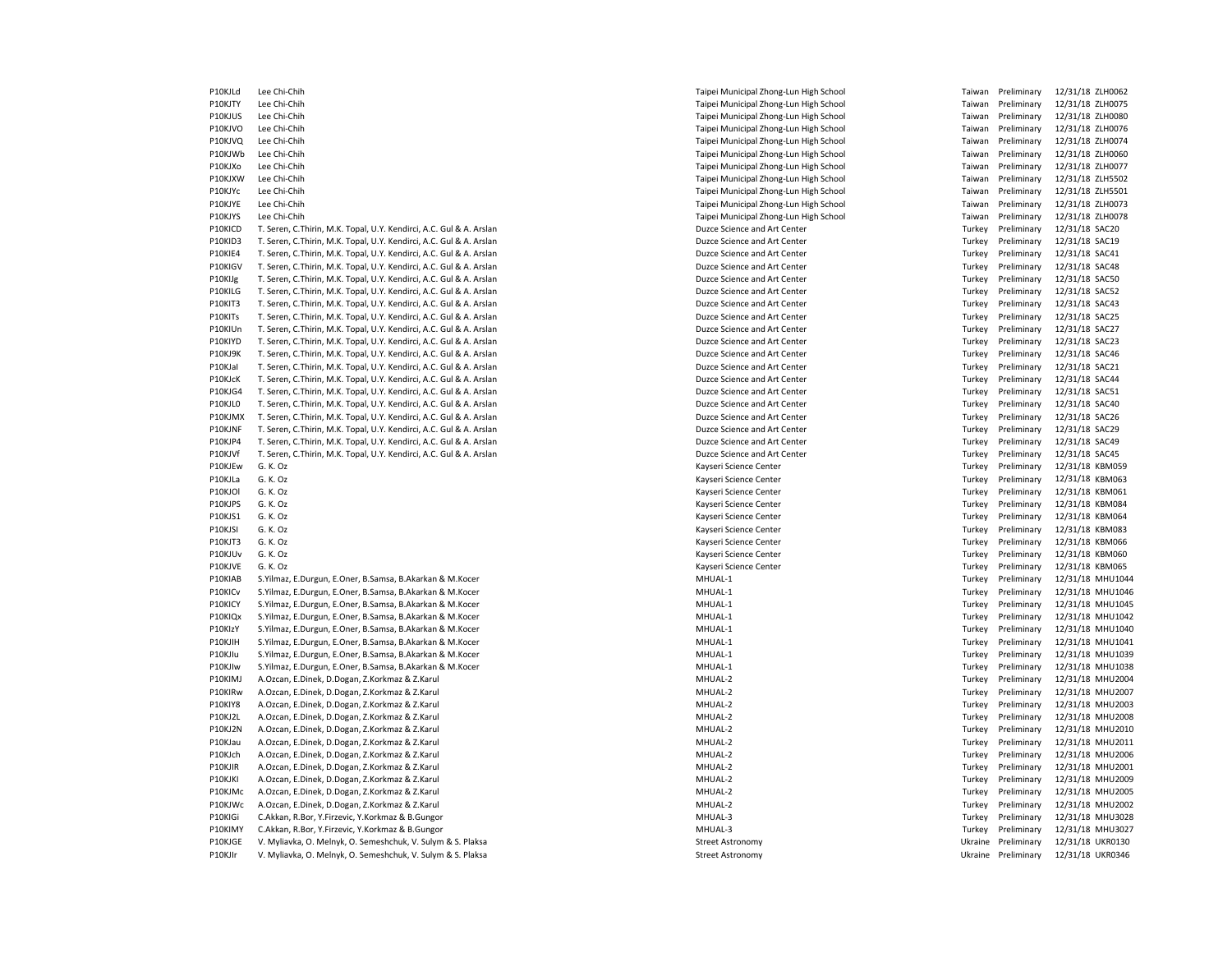| P10KJKL          | V. Myliavka, O. Melnyk, O. Semeshchuk, V. Sulym & S. Plaksa                                      | <b>Street Astronomy</b>                      |            | Ukraine Preliminary  | 12/31/18 UKR0342 |
|------------------|--------------------------------------------------------------------------------------------------|----------------------------------------------|------------|----------------------|------------------|
| P10KJLO          | V. Myliavka, O. Melnyk, O. Semeshchuk, V. Sulym & S. Plaksa                                      | <b>Street Astronomy</b>                      |            | Ukraine Preliminary  | 12/31/18 UKR0447 |
| P10KJPG          | V. Myliavka, O. Melnyk, O. Semeshchuk, V. Sulym & S. Plaksa                                      | <b>Street Astronomy</b>                      |            | Ukraine Preliminary  | 12/31/18 UKR0442 |
| P10KJQR          | V. Myliavka, O. Melnyk, O. Semeshchuk, V. Sulym, D. Senchenko & S. Plaksa                        | <b>Street Astronomy</b>                      |            | Ukraine Preliminary  | 12/31/18 UKR0637 |
| P10KJUU          | V. Myliavka, O. Melnyk, O. Semeshchuk, V. Sulym & S. Plaksa                                      | <b>Street Astronomy</b>                      |            | Ukraine Preliminary  | 12/31/18 UKR0442 |
| P10KJV0          | V. Myliavka, O. Melnyk, O. Semeshchuk, V. Sulym, D. Senchenko & S. Plaksa                        | <b>Street Astronomy</b>                      | Ukraine    | Preliminary          | 12/31/18 UKR0438 |
| P10KJJJ          | D. Crowson, M. Henrichs, R. Owens                                                                | Space Rock Hounds                            | <b>USA</b> | Preliminary          | 12/31/18 SHR0020 |
| P10KJLk          | D. Crowson, M. Henrichs, R. Owens                                                                | Space Rock Hounds                            | <b>USA</b> | Preliminary          | 12/31/18 SRH0042 |
| P10KJOA          | D. Crowson, M. Henrichs, R. Owens                                                                | Space Rock Hounds                            | <b>USA</b> | Preliminary          | 12/31/18 SRH0022 |
| P10KJQm          | D. Crowson, M. Henrichs, R. Owens                                                                | Space Rock Hounds                            | <b>USA</b> | Preliminary          | 12/31/18 SRH0019 |
| P10KJSS          | D. Crowson, M. Henrichs, R. Owens                                                                | Space Rock Hounds                            | <b>USA</b> | Preliminary          | 12/31/18 SRH0044 |
| P10KJU3          | D. Crowson, M. Henrichs, R. Owens                                                                | Space Rock Hounds                            | <b>USA</b> | Preliminary          | 12/31/18 SRH0041 |
| P10KJWO          | D. Crowson, M. Henrichs, R. Owens                                                                | Space Rock Hounds                            | <b>USA</b> | Preliminary          | 12/31/18 SRH0038 |
| P10KIBN          | H. Will                                                                                          | Friends' Central School                      | USA-PA     | Preliminary          | 12/31/18 FCS3040 |
| P10KICf          | H. Choi                                                                                          | Friends' Central School                      | USA-PA     | Preliminary          | 12/31/18 FCS3043 |
| P10KIJZ          | H. Choi                                                                                          | Friends' Central School                      | USA-PA     | Preliminary          | 12/31/18 FCS3032 |
| P10KILh          | H.Will                                                                                           | Friends' Central School                      | USA-PA     | Preliminary          | 12/31/18 FCS3036 |
| P10KILi          | H.Will                                                                                           | Friends' Central School                      | USA-PA     | Preliminary          | 12/31/18 FCS3037 |
| P10KJGD          | H. Will                                                                                          | Friends' Central School                      |            | USA-PA Preliminary   | 12/31/18 FCS3033 |
| P10KJH5          | H. Will                                                                                          | Friends' Central School                      | USA-PA     | Preliminary          | 12/31/18 FCS3030 |
| P10KJJx          | D. Skapik                                                                                        | Friends' Central School                      | USA-PA     | Preliminary          | 12/31/18 FCS3004 |
| P10KJOc          | H.Will                                                                                           | Friends' Central School                      | USA-PA     | Preliminary          | 12/31/18 FCS3035 |
| P10KJYi          | D. Skapik                                                                                        | Friends' Central School                      |            | USA-PA Preliminary   | 12/31/18 FCS3011 |
|                  |                                                                                                  |                                              |            |                      |                  |
| P10KQj5          | V. Radeva, A. Asenov, O. Andrade, P. Salmos, J. Quinhima, D. Sambango, E. Canhanga & A. Hermindo | Student Astronomical Society - Naval Academy |            | Bulgaria Preliminary | 01/02/19 RAA02   |
| P10KQvc          | V. Radeva, A. Asenov, O. Andrade, P. Salmos, J. Quinhima, D. Sambango, E. Canhanga & A. Hermindo | Student Astronomical Society - Naval Academy | Bulgaria   | Preliminary          | 01/02/19 RAA01   |
| P10KQhL          | Y. Ogmen, A. Kazma, S. Sadisonmez, A. I. Kulpcu & A. Yakar                                       | Astro Cypriots - Bekirpasa Lycee             | Cyprus     | Preliminary          | 01/02/19 BPL0041 |
| P10KQoN          | Y. Ogmen, A. Kazma, S. Sadisonmez, A. I. Kulpcu & A. Yakar                                       | Astro Cypriots - Bekirpasa Lycee             | Cyprus     | Preliminary          | 01/02/19 BPL0030 |
| P10KQs3          | Y. Ogmen, A. Kazma, S. Sadisonmez, A. I. Kulpcu & A. Yakar                                       | Astro Cypriots - Bekirpasa Lycee             | Cyprus     | Preliminary          | 01/02/19 BPL0039 |
| P10KQup          | Y. Ogmen, A. Kazma, S. Sadisonmez, A. I. Kulpcu & A. Yakar                                       | Astro Cypriots - Bekirpasa Lycee             | Cyprus     | Preliminary          | 01/02/19 BPL0040 |
| P10KQvV          | Y. Ogmen, A. Kazma, S. Sadisonmez, A. I. Kulpcu & A. Yakar                                       | Astro Cypriots - Bekirpasa Lycee             | Cyprus     | Preliminary          | 01/02/19 BPL0037 |
| P10KQyT          | Y. Ogmen, A. Kazma, S. Sadisonmez, A. I. Kulpcu & A. Yakar                                       | Astro Cypriots - Bekirpasa Lycee             | Cyprus     | Preliminary          | 01/02/19 BPL0038 |
| P10KObe          | G. Troullias, E. Athanasiou, J. Lovegrove, L. Socratous, C. Christodoulou                        | Kition Planetarium and Observatory           | Cyprus     | Preliminary          | 01/02/19 KPO0315 |
| P10KOiJ          | G. Troullias, E. Athanasiou, J. Lovegrove, L. Socratous, C. Christodoulou                        | Kition Planetarium and Observatory           | Cyprus     | Preliminary          | 01/02/19 KPO0316 |
| P10KPqa          | G. Troullias, C. Christodoulou, A. Prokofyev, M. Dubishkin, C. Theofanous                        | Kition Planetarium and Observatory           | Cyprus     | Preliminary          | 01/02/19 KPO0301 |
| P10KPul          | G. Troullias, C. Christodoulou, E. Athanasiou, M. Dubishkin, C. Theofanous                       | Kition Planetarium and Observatory           | Cyprus     | Preliminary          | 01/02/19 KPO0298 |
| P10KQxX          | G. Troullias, C. Christodoulou, E. Athanasiou, M. Dubishkin, C. Theofanous                       | Kition Planetarium and Observatory           | Cyprus     | Preliminary          | 01/02/19 KPO0299 |
| P10KPrV          | A. Sinha, A. Sikander, M. Ali, M. Afsal                                                          | <b>CHS Neutrino</b>                          | India      | Preliminary          | 01/02/19 CHS0001 |
| P10KQ5s          | A. Sinha, A. Sikander, M. Ail, M. Afsal                                                          | <b>CHS Neutrino</b>                          | India      | Preliminary          | 01/02/19 CHS0002 |
| P10KQ6B          | A. Sinha, A. Sikander, M. Ali, M. Afsal                                                          | <b>CHS Neutrino</b>                          | India      | Preliminary          | 01/02/19 CHS0001 |
| P10KQn3          | A. Sinha, A. Sikander, M. Ail, M. Afsal                                                          | <b>CHS Neutrino</b>                          | India      | Preliminary          | 01/02/19 CHS0001 |
| P10KQmw          | S. Palaniappan, S. Bhatt                                                                         | Department of Aerospace - Team 1             | India      | Preliminary          | 01/02/19 DOA0108 |
| P10KQni          | S. Palaniappan, S. Bhatt                                                                         | Department of Aerospace - Team 1             | India      | Preliminary          | 01/02/19 DOA0085 |
| P10KPAe          | T. Bhatia                                                                                        | Department of Aerospace - Team 2             | India      | Preliminary          | 01/02/19 DOA0003 |
| P10KPJm          | T. Bhatia                                                                                        | Department of Aerospace - Team 2             | India      | Preliminary          | 01/02/19 DOA0005 |
| P10KQ9I          | A. Arora, D. Gupta, S. Gumbhir, T. Doyle                                                         | Pathways School Noida                        | India      | Preliminary          | 01/02/19 ADS0101 |
| P10KQaT          | A. Arora, D. Gupta, S. Gumbhir, T. Doyle                                                         | Pathways School Noida                        | India      | Preliminary          | 01/02/19 ADS0617 |
| P10KQuS          | A. Arora, D. Gupta, S. Gumbhir, T. Doyle                                                         | Pathways School Noida                        | India      | Preliminary          | 01/02/19 ADS0002 |
| P10KPIz          | V. Datta, A. Gupta, S. Juyal & N. Verma                                                          | <b>PSN Stargazers</b>                        | India      | Preliminary          | 01/02/19 ANV0050 |
| P10KPNk          | V. Datta, A. Gupta, S. Juyal & N. Verma                                                          | <b>PSN Stargazers</b>                        | India      | Preliminary          | 01/02/19 ANV0039 |
| P10KPnq          | V. Datta, A. Gupta, S. Juyal & N. Verma                                                          | <b>PSN Stargazers</b>                        | India      | Preliminary          | 01/02/19 ANV0037 |
| P10KQ3G          | V. Datta, A. Gupta, S. Juyal & N. Verma                                                          | <b>PSN Stargazers</b>                        | India      | Preliminary          | 01/02/19 ANV0040 |
| P10KQ8y          | V. Datta, A. Gupta, S. Juyal & N. Verma                                                          | <b>PSN Stargazers</b>                        | India      | Preliminary          | 01/02/19 ANV0044 |
| P10KOb8          | J. Ghosh                                                                                         | <b>Rural Asteroid Hunters</b>                | India      | Preliminary          | 01/02/19 JPA0001 |
| P10KOIU          | J. Ghosh                                                                                         | <b>Rural Asteroid Hunters</b>                | India      | Preliminary          | 01/02/19 JPA0001 |
| P10KOkA          | J. Ghosh                                                                                         | <b>Rural Asteroid Hunters</b>                | India      | Preliminary          | 01/02/19 JPA0001 |
| P10KOkb          | J. Ghosh                                                                                         | <b>Rural Asteroid Hunters</b>                | India      | Preliminary          | 01/02/19 JPA0002 |
| P10KPCB          | J. Ghosh                                                                                         | <b>Rural Asteroid Hunters</b>                | India      | Preliminary          | 01/02/19 JPA0003 |
| P10KPFg          | J. Ghosh                                                                                         | <b>Rural Asteroid Hunters</b>                | India      | Preliminary          | 01/02/19 JPA0002 |
| P10KPGM J. Ghosh |                                                                                                  | <b>Rural Asteroid Hunters</b>                | India      | Preliminary          | 01/02/19 JPA0001 |
| P10KPHY          | J. Ghosh                                                                                         | <b>Rural Asteroid Hunters</b>                | India      | Preliminary          | 01/02/19 JPA0002 |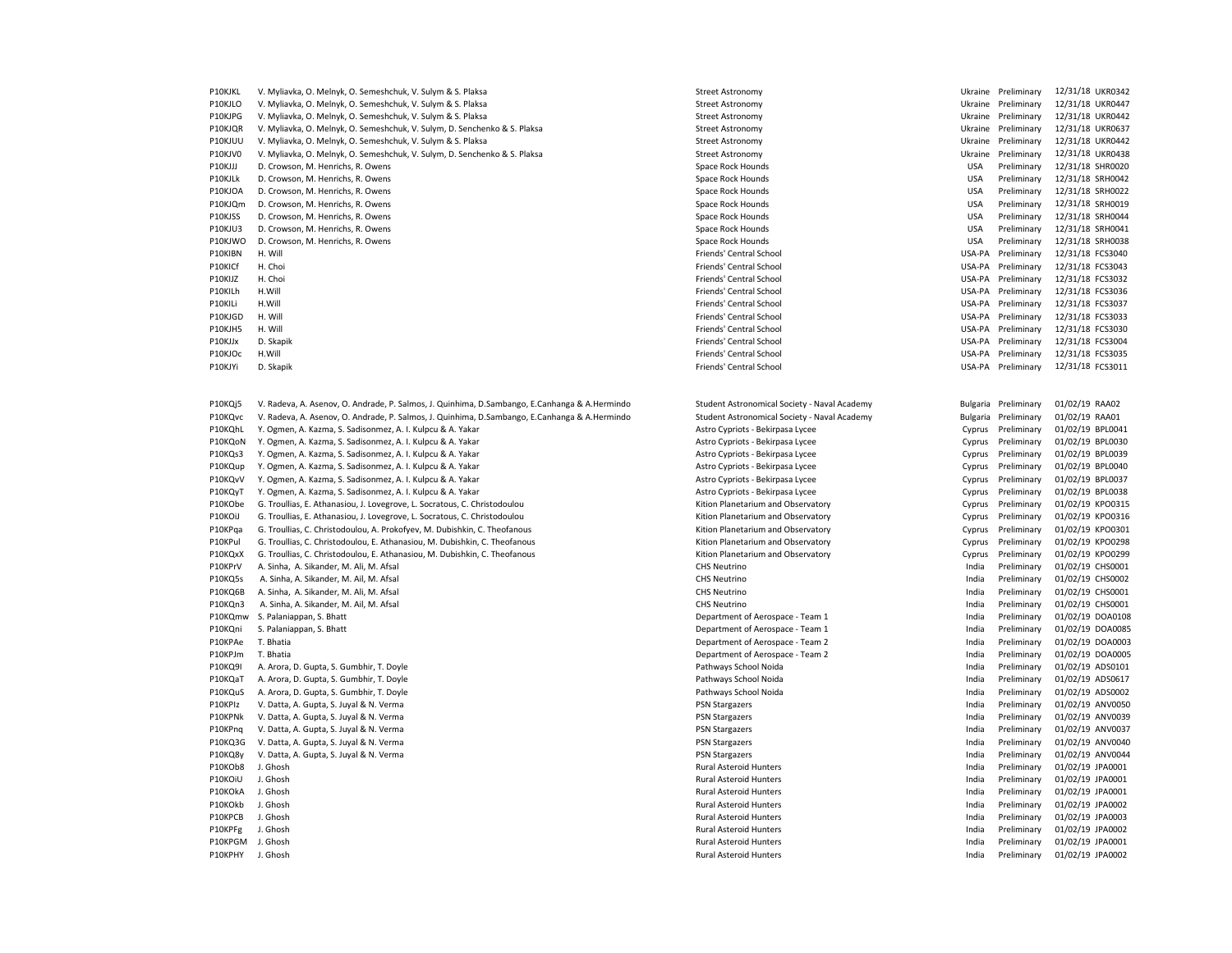P10KPV4 J. Ghosh Rural Asteroid Hunters India Preliminary 01/02/19 JPA0004 P10KPys J. Ghosh Rural Asteroid Hunters India Preliminary 01/02/19 JPA0002 P10KQ1A J. Ghosh Rural Asteroid Hunters India Preliminary 01/02/19 JPA0001 P10KQaB V.Koul,V.Sharma, A.Bali, T. Goyal, S.Jain School of Engineering - UPES Team 1 India Preliminary 01/02/19 SOE0060 P10KPDv S. Sachdeva, V. Sachdeva Spaceport India India India India India India Preliminary 01/02/19 SIF0022 P10KPlV S. Sachdeva, V. Sachdeva Spaceport India India Preliminary 01/02/19 SIF0021 P10KQa9 S. Sachdeva, V. Sachdeva Spaceport India India India Preliminary 01/02/19 SIF0002<br>P10KQbK S. Sachdeva, V. Sachdeva Spaceport India India India India Preliminary 01/02/19 SIF0020 P10KQbK S. Sachdeva, V. Sachdeva Spaceport India India India India India India India India India India India India P10KQeY S. Sachdeva, V. Sachdeva Spaceport India India Preliminary 01/02/19 SIF0001 P10KQqZ S. Sachdeva, V. Sachdeva Spaceport India India Preliminary 01/02/19 SIF0016 P10KObH A.Kakkar & S.Kakkar Team Phoenix Jaipur India Preliminary 01/02/19 AAA0016 P10KPCH A.Kakkar & S.Kakkar Team Phoenix Jaipur India Preliminary 01/02/19 AAA0028 P10KPGx A.Kakkar & S.Kakkar Team Phoenix Jaipur India Preliminary 01/02/19 AAA0030 P10KPNI A. Tygai University of Petroleum and Energy Studies - Team 1 India Preliminary 01/02/19 UPE0033 P10KPUQ D. Navlani, A. Tyagi, A. Singh, K. Garg, M. Verma, University of Petroleum and Energy Studies - Team 1 India Preliminary 01/02/19 UPE0027 P10KPXD D. Navlani, A. Tyagi, A. Singh, K. Garg, M. Verma, Navland, New York Carg, 2002 and Energy Studies - Team 1 India Preliminary 01/02/19 UPE0022 P10KPXk D. Navlani, A. Tyagi, A. Singh, K. Garg, M. Verma, University of Petroleum and Energy Studies - Team 1 India Preliminary 01/02/19 UPE0029 P10KQBk D. Navlani, A. Tyagi, A. Singh, K. Garg, M. Verma, W. Physical Library of Petroleum and Energy Studies - Team 1 India Preliminary 01/02/19 UPE0031 P10KQvY D. Navlani, A. Tyagi, A. Singh, K. Garg, M. Verma, Navlation and Energy Studies - Team 1 March 20102/19 UPE0028 (November 20102/19 UPE0028 01/02/19 UPE0028 P10KPHd C. Thomas, J. Prajapati, P. Jain, P. Desai, S. Rayidu University of Petroleum and Energy Studies - Team 2 India Preliminary 01/02/19 UPE1062 P10KPpc C. Thomas, J. Prajapati, P. Jain, P. Desai, S. Rayidu University of Petroleum and Energy Studies - Team 2 India Preliminary 01/02/19 UPE1064 P10KPSC C. Thomas, J. Prajapati, P. Jain, P. Desai, S. Rayidu University of Petroleum and Energy Studies - Team 2 India Preliminary 01/02/19 UPE1060 P10KPW2 C. Thomas, J. Prajapati, P. Jain, P. Desai, S. Rayidu Networth States and Energy Studies - Team 2 India Preliminary 01/02/19 UPE1065 P10KQaL C. Thomas, J. Prajapati, P. Jain, P. Desai, S. Rayidu University of Petroleum and Energy Studies - Team 2 India Preliminary 01/02/19 UPE1061 P10KQbS C. Thomas, J. Prajapati, P. Jain, P. Desai, S. Rayidu Netal Company and Energy Studies - Team 2 India Preliminary David Desai, D. Papatidu University of Petroleum and Energy Studies - Team 2 India Preliminary 01/02 P10KQqv C. Thomas, J. Prajapati, P. Jain, P. Desai, S. Rayidu University of Petroleum and Energy Studies - Team 2 India P10KO9N S.Seyedhatami, M.Naderifard, S.Vahedi Afagh Rahbar Azarbayjan Iran Preliminary 01/02/19 ARA0028 P10KPGq S.Seyedhatami, M.Naderifard, S.Vahedi Afagh Rahbar Azarbayjan Iran Preliminary 01/02/19 ARA0030 P10KPnF S.Seyedhatami, M.Naderifard, S.Vahedi Afagh Rahbar Azarbayjan Iran Preliminary 01/02/19 ARA0028 P10KPOu S.Seyedhatami, M.Naderifard, S.Vahedi Afagh Rahbar Azarbayjan Iran Preliminary 01/02/19 ARA0031 P10KPTT S.Seyedhatami, M.Naderifard, S.Vahedi Afagh Rahbar Azarbayjan Iran Preliminary 01/02/19 ARA0029 P10KPXJ S.Seyedhatami, M.Naderifard, S.Vahedi Afagh Rahbar Azarbayjan Iran Preliminary 01/02/19 ARA0017 P10KQei S.Seyedhatami, M.Naderifard, S.Vahedi **Afagh Afagh Rahbar Azarbayian** Afagh Rahbar Azarbayian **Iran Preliminary 01/02/19 ARA0018** P10KPCR A. Duca, G. Pirlea, N. Birtom, R. Ciobanu & M. Dulia Miron Costin High School Miron Costin High School Romania Preliminary 01/02/19 LMC0043 P10KPFc A. Duca, G. Pirlea, N. Birtom, R. Ciobanu & M. Dulia Miron Costin High School Miron Costin High School Romania Preliminary 01/02/19 LMC0048 P10KPFO A. Duca, G. Pirlea, N. Birtom, R. Ciobanu & M. Dulia Miron Costin High School Miron Costin High School Romania Preliminary 01/02/19 LMC0068 P10KPMy A. Duca, G. Pirlea, N. Birtom, R. Ciobanu & M. Dulia Miron Costin High School Miron Costin High School Romania Preliminary 01/02/19 LMC0027 P10KPn7 A. Duca, G. Pirlea, N. Birtom, R. Ciobanu & M. Dulia November 1988 and 2002 to the School Miron Costin High School Nuclear And Duca and Preliminary 01/02/19 LMC0026<br>P10KPNx A. Duca, G. Pirlea, N. Birtom, R. Ciobanu P10KPNx A. Duca, G. Pirlea, N. Birtom, R. Ciobanu & M. Dulia November 1988 and 2002 and 2008 and 2008 and 2008 and 2008 and 2008 and 2009 and 2009 and 2009 and 2009 and 2009 and 2009 and 2009 and 2009 and 2009 and 2009 and P10KPPv A. Duca, G. Pirlea, N. Birtom, R. Ciobanu & M. Dulia Miron Costin High School Romania Preliminary 01/02/19 LMC005000500050001 Romania Preliminary 01/03/19 LMC0050001 Romania Preliminary 01/03/19 LMC0050001 Romania P10KPQC A. Duca, G. Pirlea, N. Birtom, R. Ciobanu & M. Dulia Miron Costin High School Miron Costin High School Romania Preliminary 01/02/19 LMC0071 P10KPqH A. Duca, G. Pirlea, N. Birtom, R. Ciobanu & M. Dulia Miron Costin High School Miron Costin High School Romania Preliminary 01/02/19 LMC0081 P10KPSm A. Duca, G. Pirlea, N. Birtom, R. Ciobanu & M. Dulia Miron Costin High School Miron Costin High School Romania Preliminary 01/02/19 LMC0054 P10KPtS A. Duca, G. Pirlea, N. Birtom, R. Ciobanu & M. Dulia Miron Costin High School Miron Costin High School Romania Preliminary 01/02/19 LMC0030 P10KPUY A. Duca, G. Pirlea, N. Birtom, R. Ciobanu & M. Dulia Miron Costin High School Miron Costin High School Romania Preliminary 01/02/19 LMC0028 P10KPWz A. Duca, G. Pirlea, N. Birtom, R. Ciobanu & M. Dulia Miron Costin High School Miron Costin High School Romania Preliminary 01/02/19 LMC0045 P10KPXS A. Duca, G. Pirlea, N. Birtom, R. Ciobanu & M. Dulia Miron Costin High School Miron Costin High School Romania Preliminary 01/02/19 LMC0055 P10KPxT A. Duca, G. Pirlea, N. Birtom, R. Ciobanu & M. Dulia Miron Costin High School Miron Costin High School Romania Preliminary 01/02/19 LMC0019 P10KPXU A. Duca, G. Pirlea, N. Birtom, R. Ciobanu & M. Dulia Miron Costin High School Miron Costin High School Romania Preliminary 01/02/19 LMC0070 P10KPy9 A. Duca, G. Pirlea, N. Birtom, R. Ciobanu & M. Dulia Miron Costin High School Miron Costin High School Romania Preliminary 01/02/19 LMC0058 P10KPyV A. Duca, G. Pirlea, N. Birtom, R. Ciobanu & M. Dulia Miron Costin High School Miron Costin High School Romania Preliminary 01/02/19 LMC0065 P10KPZj A. Duca, G. Pirlea, N. Birtom, R. Ciobanu & M. Dulia Miron Costin High School Miron Costin High School Romania Preliminary 01/02/19 LMC0074 P10KO0a A. Duca, G. Pirlea, N. Birtom, R. Ciobanu & M. Dulia Miron Costin High School Miron Costin High School Romania Preliminary 01/02/19 LMC0076 P10KQ0P A. Duca, G. Pirlea, N. Birtom, R. Ciobanu & M. Dulia Miron Costin High School Miron Costin High School Romania Preliminary 01/02/19 LMC0018 P10KQ1f A. Duca, G. Pirlea, N. Birtom, R. Ciobanu & M. Dulia Miron Costin High School Miron Costin High School Romania Preliminary 01/02/19 LMC0044 P10KQ9J A. Duca G. Pirlea, N. Birtom, R. Ciobanu & M. Dulia Miron Costin High School Miron Costin High School Romania Preliminary 01/02/19 LMC0038 P10KQBm A. Duca G. Pirlea, N. Birtom, R. Ciobanu & M. Dulia Miron Costin High School Miron Costin High School Romania Preliminary 01/02/19 LMC0078 P10KQe7 A. Duca, G. Pirlea, N. Birtom, R. Ciobanu & M. Dulia Miron Costin High School Miron Costin High School Romania Preliminary 01/02/19 LMC0029 P10KOnV A. Duca, G. Pirlea, N. Birtom, R. Ciobanu & M. Dulia Miron Costin High School Miron Costin High School Romania Preliminary 01/02/19 LMC0072 P10KOqu A. Duca, G. Pirlea, N. Birtom, R. Ciobanu & M. Dulia Miron Costin High School Miron Costin High School Romania Preliminary 01/02/19 LMC0067 P10KQrb A. Duca, G. Pirlea, N. Birtom, R. Ciobanu & M. Dulia Miron Costin High School Miron Costin High School Romania Preliminary 01/02/19 LMC0062

P10KPuP J. Ghosh **Product Asteroid Hunters** Rural Asteroid Hunters **Rural Asteroid Hunters** and a Preliminary 01/02/19 JPA2019